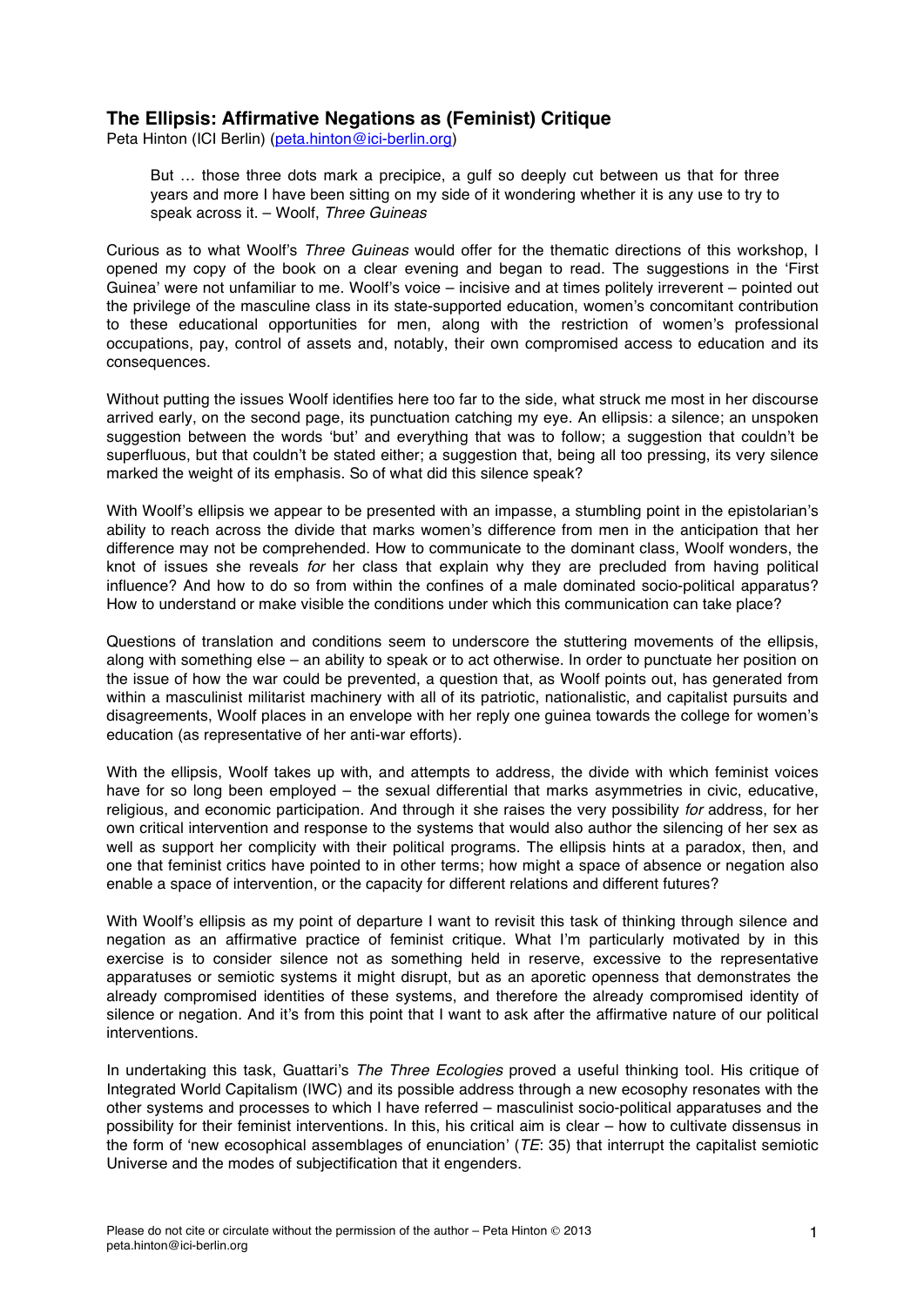Where these ecosophical assemblages take root is, therefore, a question to which Guattari's text addresses itself. There is no return to the past, Guattari reminds us a number of times. Complexification, the hallmark of global capitalism, refuses such a thing. The old formulas for social ties are inconceivable as ways to model new forms of collectivity,<sup>1</sup> but there are promising futures – opportunities to 'modify and reinvent the ways in which we live…' (24). Thus his ecosophy, finding its momentum in present conditions, discovers political and ethical possibilities to shift the generalized decline that accompanies existing economic, juridical, cultural, and (techno-) scientific semiotic regimes.

Making clear what is at stake, Guattari poses a question about the capitalist modes of production that he wishes to shift with an eco-logic: 'productive forces can make an increasing amount of time for potential human activity', he says, 'But to what end?' (20). As I've understood it, so far we're aware that eco-logic emerges in response to IWC, and we understand that different ecological possibilities, possibilities that shift IWC modes of production, may become available. To ask after ends, then, whether they reach towards further forms of oppression or potentially better futures, introduces an important consideration, and an important moment of uncertainty in Guattari's argument. But we might also paraphrase Guattari's question for different ends. Specifically, in which direction does productivity or its interventions venture? What might it mean if we ask, along with Vicki Kirby (1999: 28), whether production is itself 'the infinite double-crossing that ruins' the integrity of these ends, and therefore their origins? $2^2$ 

I found this brief quote from Kirby's text in Mariam Fraser's 2002 essay 'What is the Matter of Feminist Criticism?' and it helpfully directed me to the longer passage from which it was taken. Returning to Kirby's essay, it was here that I found anew (as if for the first time, and certainly not the first time, maybe taking the title of 'anew' in its forgetting), the question that presses upon me through the ellipsis:

The identity of an error will always infect its correction, as the latin root errare–to wander, to be uncertain–suggests. Thus, to diagnose the presence of a binary structure as if it is a dangerous pathology and one that could be excised by this revelation, fails to attend to the workings of structuration that also enable critique. Cutting, or differentiating, is not a mistake: it is the implication that *is* productivity, the infinite double-crossing that ruins integrity. (Kirby, 1999: 27-28)

As the 'infinite double crossing-that ruins integrity' this bifurcating movement (that we could call production) cannot work towards ends alone because it insists that time itself is transversal. Origins and ends are interrupted here. Indeed, this bifurcating production ruins the integrity of any identity, including the monolithic Universes of Integrated World Capitalism or masculinist socio-political apparatuses. In this case, and I'll elaborate a little more in what follows, Kirby places dissensus directly at the heart of phallocentrism, or Integrated World Capitalism, in its transversal and self-interrupting capacities for division (or différance). 'Binary logic undoes its truths even as it affirms them', she claims, 'so that an effective way to displace and intervene into what appears to be a repressive mono-logic is to consider its essential perversity' (Kirby, 1999: 28).

Turning again to Guattari, I continue to wonder if the transversal connections and disjunctures he identifies 'at the heart of all ecological praxes' (*TE*: 30) travel as far towards the origins of IWC as Kirby's rethinking of dualism might. Certainly, Guattari does not join the crowd of those who would reject dualism. He embraces bifurcation as a productive gesture of a new ecosophy because it marks a capacity for ecological change in the form of a-signifying ruptures that are impossible to either anticipate or to represent, as such: these ruptures exceed semiotic closure and thus disrupt the relentless galloping forward of the four semiotic horsemen of the IWC apocalypse. A-signifying ruptures, perhaps similar to ellipses, are clearly complicated sites of intervention, as sites of intervention that complicate. But at this point in his text Guattari also potentially circumscribes their bifurcating tendencies in temporal terms:

This new ecosophical logic – and I want to emphasise this point – resembles the manner in which an artist may be led to alter his work *after the intrusion* of some accidental detail, an

 

 $<sup>1</sup>$  I'd surmise, then, that they can only lead to a sort of nostalgia.</sup>

<sup>&</sup>lt;sup>2</sup> As it appears in Fraser's (2002) argument, this excerpt is offered in the context of Kirby's response to the mediating and generative capacities of biology.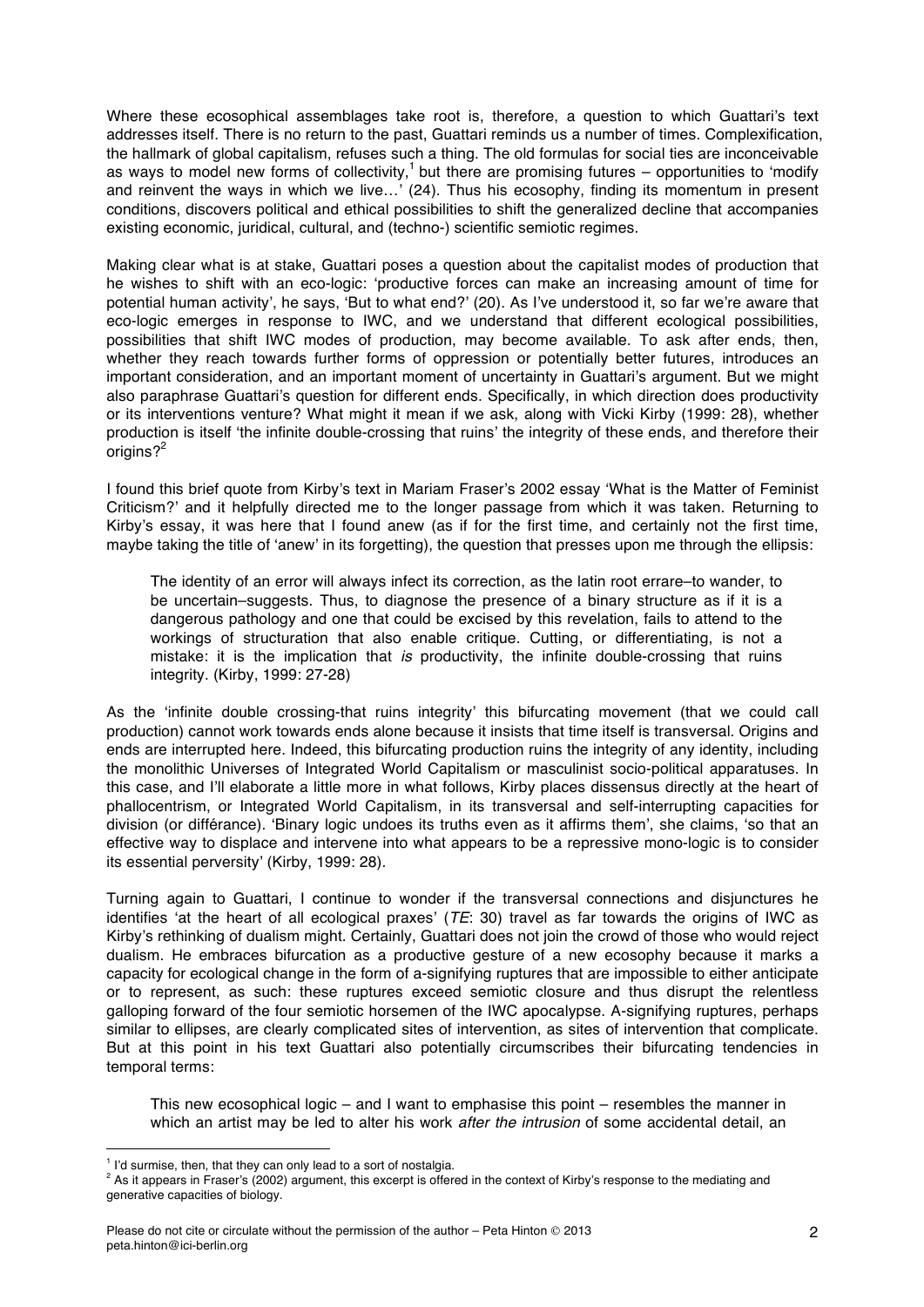event-incident that suddenly makes his initial project bifurcate, making it drift [*deriver*] far from its previous path, however certain it had once appeared to be (*TE*: 35, emphasis added).

The key difference that I can see between this embrace of bifurcation and Kirby's is found in its point of entry. For Guattari, the error that would bifurcate – to offer another path or the opportunity to drift (to wander) – *intrudes*. Perhaps this is the result of an accidental slip of the brush. Certainly the shift takes place within a scene that doesn't locate the originary agency of this bifurcation before its productive splitting onto a new path. But the temporal commitment is here nevertheless. And with this, Guattari introduces an *a priori* temporal distance between the canvas-painter and the productive error of bifurcation that produces transformation.<sup>3</sup>.

Thus, for Guattari, where a *new* ecosophy might promise lines of reconstruction of human praxis, or an ethicopolitical aim that disrupts *existing* forms of racism and phallocentrism (23), the double crossing movements of critique to which Kirby refers promise that this reconstruction emerges as an always already possibility of any universal discourse, of the IWC itself. With no capitalist time *prior to* ecological futurity, then (bifurcating) errors, as sites of rupture, silence, and transformation, are the very mode of production of globally/locally differentiating systems. In its errant generativity, the nature of bifurcation that Kirby presents insists that these systems-processes are *always* dynamic morphologies.<sup>4</sup>

I want to discuss this point a little further so that the productive implications of Kirby's thinking can be sedimented here, especially as her argument is very proximal to Guattari's, as I read it. Guattari acknowledges, too, that ruptures are readily available. He suggests that there is always potential for 'barbaric implosion', and the wish for ecosophical revival is itself already grounds for its antagonisms to emerge – forms of 'racism, religious fanaticism, nationality schisms that suddenly flip into reactionary closure' (24). But there, with that word 'reaction', again lies a subtle difference between Kirby's and Guattari's positions. For Kirby, the double crossing of bifurcation is so ubiquitous that it renders any capitalist hegemony *or* ecological process already cross-cut and contaminated *at its origin*. Antagonism is not a *reactionary* closure that comes 'after the event' of a move towards a different ecology. Nor can antagonism only be found rising up on the other side of the divide, of the ellipsis, as a (feminist) response to masculine modes of domination. Instead, these antagonisms can be found within the capitalist or phallocentric machinery itself, in its thorough discomposure. In Kirby's reading, so great would be the systemic perversity of something like IWC that its potential to undercut itself is both the possibility and the problematic of ecosophy, its goals equally heterogenous.

In this sense 'a new ecosophy' cannot not offer an 'escape from major crises of our era' as Guattari has proposed (45). It would not necessarily 'move away from the old forms of political, religious and associative commitment' (44) as much as it already resides within these systems as their doubling gesture, the possibility of their being otherwise. Guattari explicitly rejects the idea that ecosophy could involve a discipline of 'refolding on interiority' on the grounds that it may renew earlier forms of 'militancy' (35). However, for Kirby (1997: 157-8), it is precisely this refolding, doubling and redoubling of binarism that attests to its morphogenetic ubiquity. Bifurcation, Kirby says 'invades whatever it is defined against', so it is both enduring yet 'constantly opening itself to reinscription' in a gesture that we could liken to a form of self-negotiation (of the alien within).

In this reading, Woolf's ellipsis represents this doubling moment in which the tension of her response is delivered also in the possibility of its silence/ing through the gulf between the sexes, in their access to education, and therefore also in their access to the representational apparatuses that have helped to naturalize forms of masculine domination. The silence in Woolf's ellipsis represents the 'success' of its exclusions as much as it also represents the antagonisms and tensions endemic to this success. In other words, this thinking through the ellipsis is precisely an acknowledgment of how, even in the dialectic of masculine (socio-political, militarist) domination, its sites of transgression, of the possibility for speaking otherwise, emerge in the errata, the cuttings, that both complicate, render dependent, and

 

<sup>&</sup>lt;sup>3</sup> Perhaps their difference in argument lies more explicitly with the difference between Guattari's notion of a-signification and Kirby's own reading of language as the systemic differentiatings of the world in conversation with itself. In a longer version of this paper I would like to take the time to explore this suggestion.

I make this point regarding systems as processes in response to the oppositional division drawn by Guattari between systems (IWC?) and processes (ecologies?). See p.30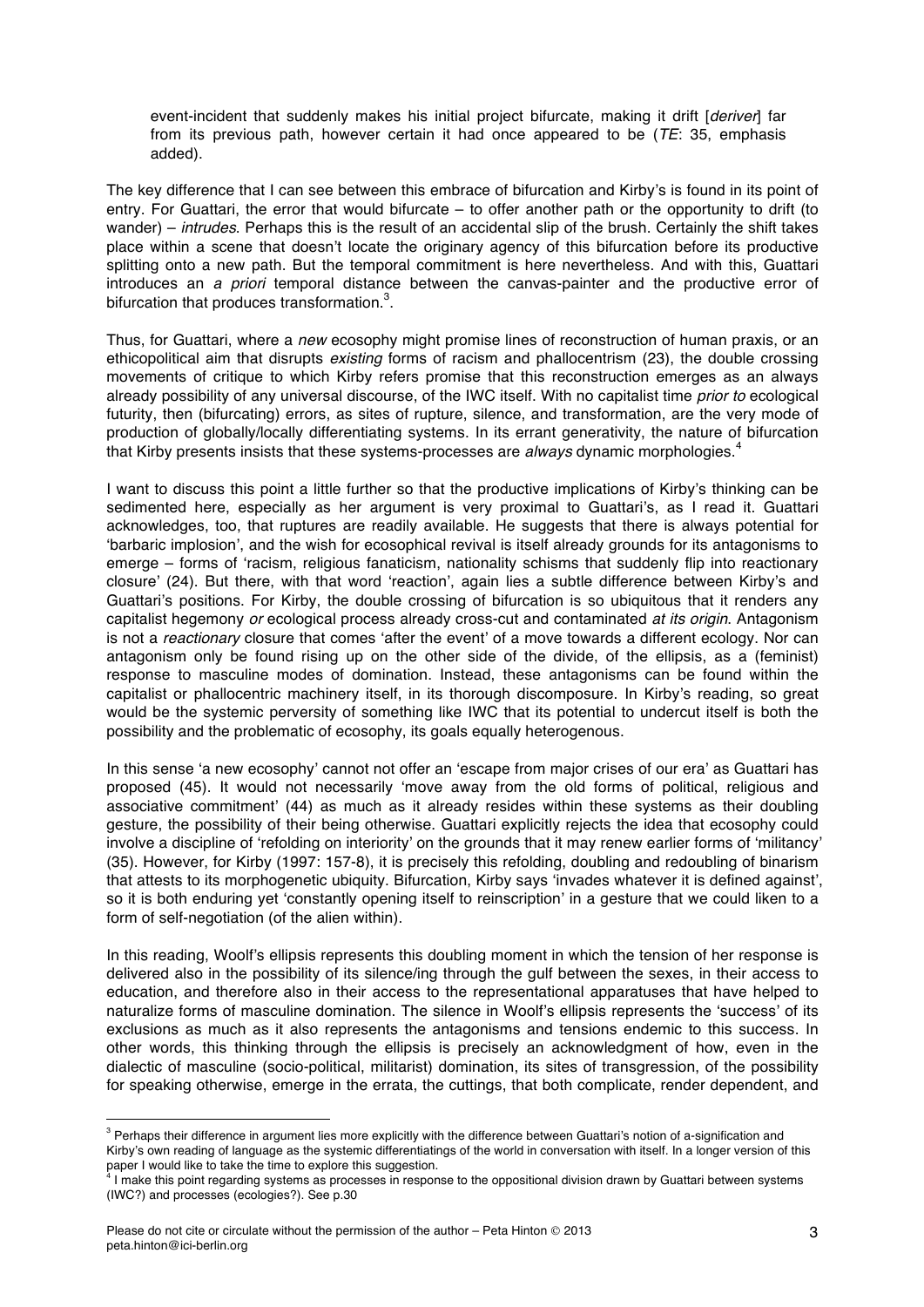yet energise any capacity for mastery. We could call this ellipsis the constitutive tension in the (sexually differentiated) dialectic that is its im/possibility, its doing as its undoing – an unruly generativity that actualizes masculine authority as it discovers its feminist voice.

I have tried to proceed with caution here in order that my suggestions won't be misconstrued as supporting the very dominations that render subjection palpable, even palatable if its mechanisms are obscured. I worry as I'm writing this paper that my suggestions sit too close to being interpreted as an affirmation of the 'cycle of deathly repetition' (*TE*: 27) that might defeat re-inventiveness, as Guattari laments, and reintroduce a logic of the same. However, when we consider that the norms, the dominant vocabularies, the elegant and educated gestures of men who would inquire into a woman's perspective on how to halt the war, are *essentially* perverse, perverted at their origin, divesting of themselves, then we're reminded again that these deathly repetitions that lead to 'dramatic dead ends' (20) cannot be straightforwardly deathly (or perhaps death could be said to be productive?), nor capable of achieving their dead ends. It is this logic (of openness) that Guattari appears to reserve for his eco-logic; a logic that I am attempting, via Kirby, to extend to all notions of system and process in my thinking through affirmation.

Speaking of affirmation, how might we understand the strange stutterings and silences of the ellipsis, of the repetition of a binary logic that is transversal in all ways, to be the productive space of affirmation? Affirmation, in this thinking, would not simply resemble a unidirectional progressivism, nor the absence of process (as if that were possible), but the very movement – the errant wanderings – of socio-political production. It becomes the nature of transformation itself, not always with specific direction, but always productive (even in its un-productiveness). Absences and negations, the silence that delivers and receives the punctum of what it hesitates to pronounce, are the substance of this production.

If we think of the ellipsis as the terra critica of a feminist voice, then with Kirby and Guattari we are also drawn to address what it is that Woolf attempted to spell out: the conditions of/for (its) critical inquiry, the mode of its production as a contaminated *and* relational gesture that emerges through negation or absence. This *errans*, the erratum of bifurcation, reveals itself as a politically and critically productive movement in Woolf's discourse. The internal cuttings and double-crossings of the ellipsis draw Woolf to a response even in the very fact of her being unsure how this speech might be conveyed. Both her silence and the possibility to speak (otherwise), to voice the unknown, emerge from within and across that divide.

It's not simply *against* negation, then, that we should pose our critical interventions, but with it and through it. Only in a subjectivist paradigm (that returns us too fully to 'the subject' as interlocutor and arbitrator) can an indifferent indifference and a 'fatalistic passivity' (*TE*: 28) take root. It's here that subjective *awareness* of the silences and repetitions that mark and sustain capitalist and masculine militarist programs is required *as a precondition for* affirmative interventions; interventions understood in the sense of addressing and repairing the current state of decline.

But if continual reinvention is the nature of ecology, as Guattari understands it, and if we could generalize his eco-logic a little further, as I have attempted to do here with Kirby, then our ecologies form something more of an ethicopolitical morphology in which the limit of subjectivity, and of sexual difference, emerges as a 'torsional differential' of becoming, to use Kirby's (2009: 121) words: an affirmation of an identity already in and as its negation. The work of our affirmative critique cannot only be distilled, then, in the program that Guattari suggests for us: one of an ethical responsibility of necessary 'engagement' 'to intervene in individual and collective psychical proceedings' that might disrupt the insensitivity of the semiotic machinery of proliferating 'signs, images, syntax and artificial intelligence' under IWC (*TE*: 27). Our affirmative critique must also turn to exactly that capacity *for* the IWC or phallocentrism to produce its limit(s) – whether masculinist authority, women's subjugation, or capitalist subjectification. This limit, the ellipsis that marks the sexual differential in its asymmetrical configurations, for example, is one that *presses upon* us. It *presses through* us. Its insistence, insisting on us, demands our attention and our response, as much as it might demand our indifference, which, in this thinking, is also a form of response, and one not lacking in accountability.